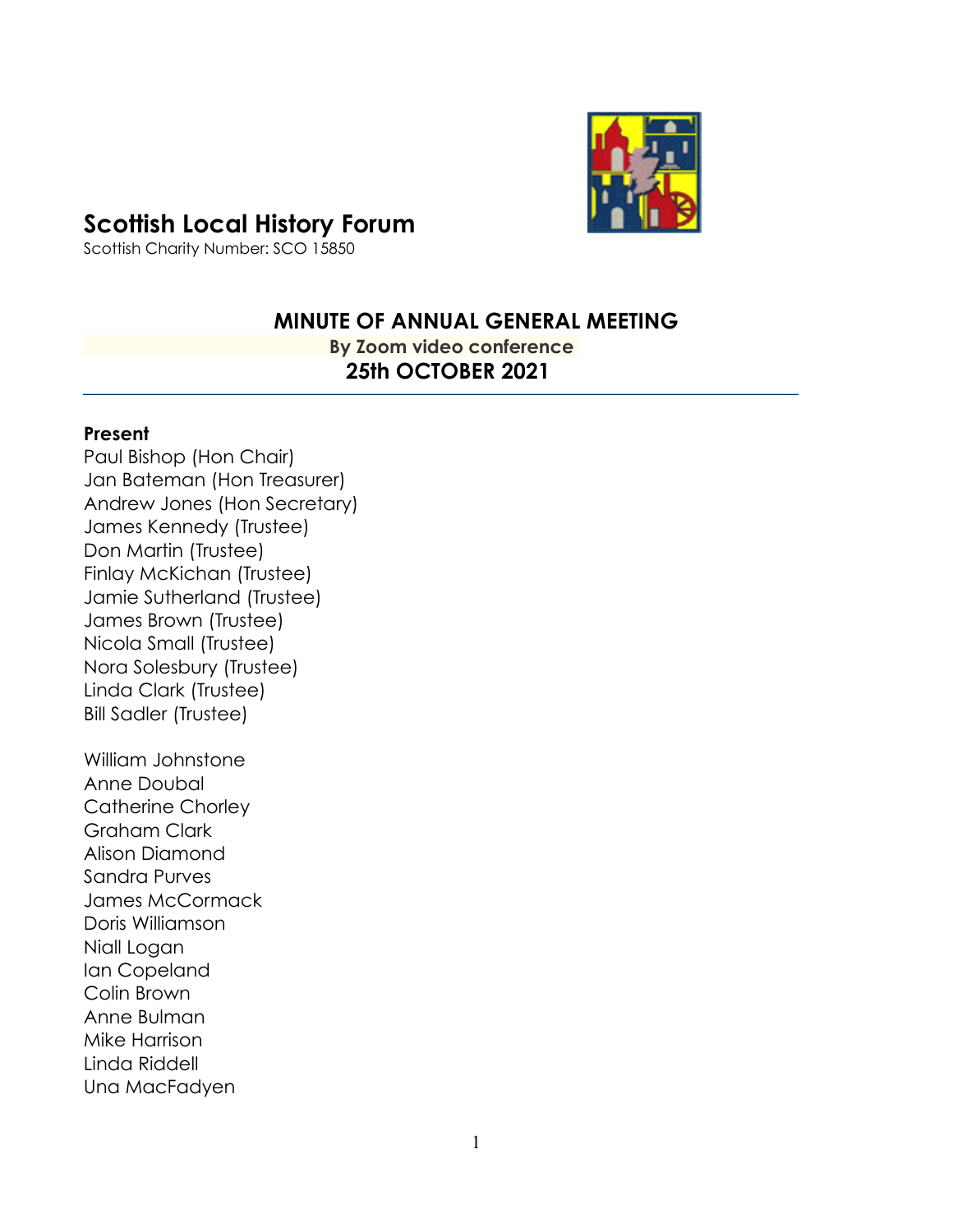### **Apologies:** Elena Koumbouzi, Steve Connelly.

#### **Minutes of Last Meeting**

The minutes of the last meeting on 29 October 2020 (available on the Forum's webite) were adopted without amendment. Proposed James Kennedy, seconded Graham Clark, carried *nem con*.

### **Annual Report – Paul Bishop (Hon Chair)**

Paul highlighted a number of points in the Annual Report. He thanked Jan Bateman for managing the Forum's finances well and for the considerable effort of processing our Gift Aid claim. He thanked the editor Don Martin, all the authors and MDPD for enabling our journal *Scottish Local History* to go from strength to strength. Don has now edited 30 issues, a very considerable achievement. Paul thanked James Kennedy for so successfully completing his first full year in charge of our online newsletter *Clish-Clash*. He thanked Steve Connelly for all his work in rearranging the conference *Taking Part: Aspects of Scottish Sports and Pastimes*, postponed from 2020 because of the Pandemic and to be delivered by Zoom on the evenings of 10 and 11 November. He thanked the speakers who had contributed to the Zoom mini-conference *Scotland's Involvement in Slavery: The Local View* in April. It was well attended and had increased the Forum's public profile. He thanked Jan Bateman, Jamie Sutherland and James Brown for their social media work, notably on Facebook, which is believed to have played a part in increasing the Forum's individual membership from around 250 to around 300. Dealing with plans for the future Paul emphasised that the 2020 Conference had been postponed, not cancelled as indicated in the draft Annual Report, and advised that another Zoom mini-conference, *Scotland's Opposition to Slavery: The Local View*, would be held on 26 and 27 January 2022. In conclusion, he was sure the Forum had enjoyed a successful year and had coped well with the demands of Covid 19.

# **Accounts for the Year 2020-2021 and subscription rates 2022-2023– Jan Bateman (Hon Treasurer)**

Jan noted that, as shown in the Annual Accounts, income was slightly down for the year to 31 July 2021 and website costs greatly increased because two invoices for website maintenance were paid in the same financial year. In consequence there was a deficit of £2286. However, revenue from online licensing had increased and next year's income should be bolstered by around £5000 of Gift Aid, derived from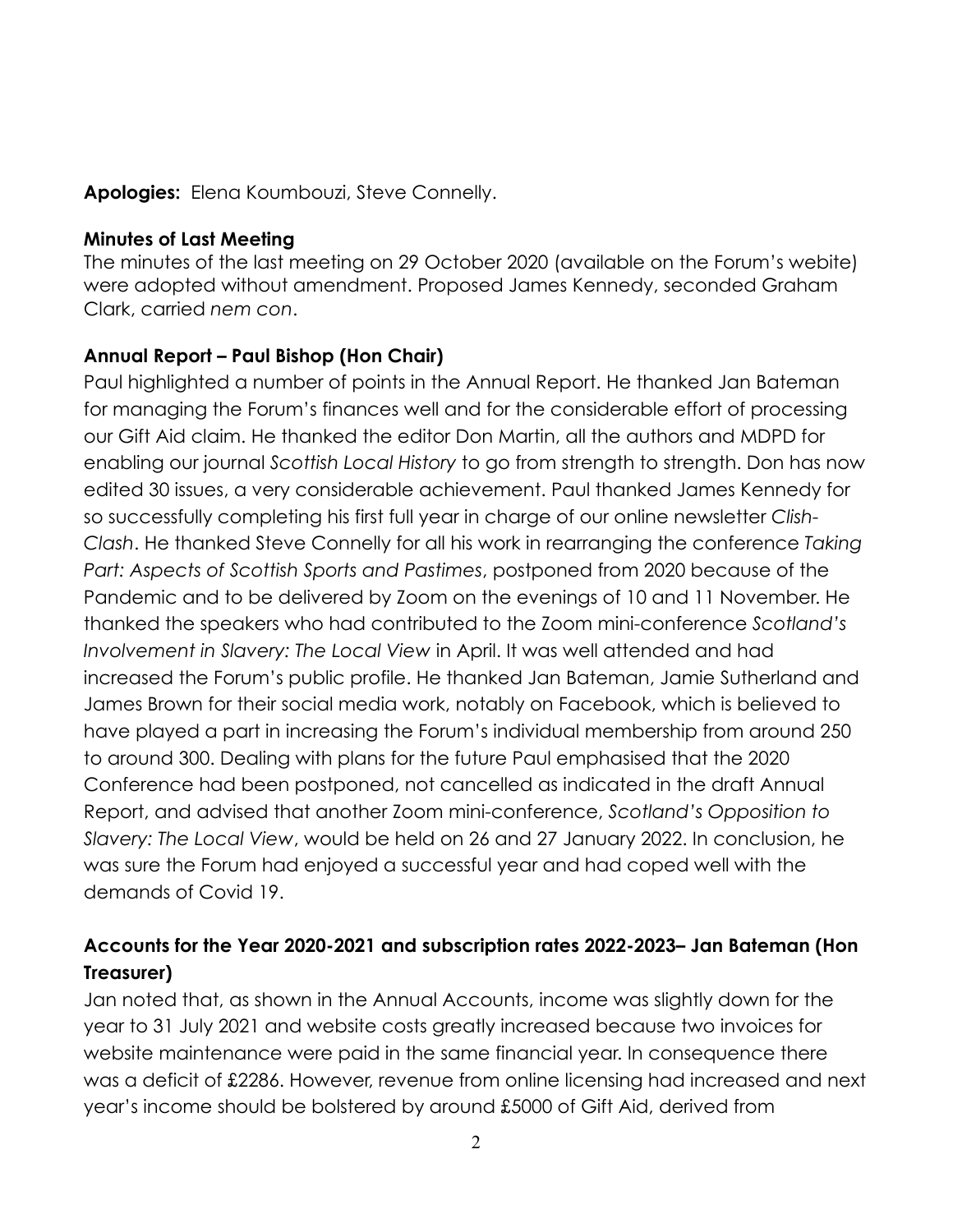subscriptions for four years. Thanks to the substantial Bainbridge Legacy, reserves on 31 July were £26,827.

Jan explained that a subscription increase had been authorised by the 2019 AGM, but not implemented due to the Pandemic. The Trustees had agreed to propose for year 2022-23 the increase in subscription that had been approved at the 2019 AGM. The intended new subscription rates for October 2022 are: Individual £28; Organisation with one Journal copy £35; Organisation with two Journal copies £44; Overseas £50; and Student £14. This would be the first increase for about 7 years. These rates were proposed by Paul Bishop, seconded by James Kennedy and approved *nem con*.

The External Examiner for the accounts 2020-21 was Mark Gallagher, CA, EQ Accountants, who performs the work *pro bono*. Jan proposed that he be again appointed as External Examiner for the year 2021-22, seconded by Andrew Jones and approved *nem con*.

### **Changes to the Constitution**

Finlay McKichan explained that the purpose of the proposed amendments, which had been intimated to attending members, was to authorise the Trustees to co-opt to fill any vacancy among the office bearers and Trustees, such co-option to last until the next AGM. The proposed amendments were to two clauses of the Constitution:-

Clause 11.4 to read 'In the event of the resignation or death of an Officer, the Trustees shall elect from among their number a replacement, who shall stand down or seek-re-election at the next AGM'.

Clause 15 last sentence to read 'On the death or resignation of a Trustee, the Trustees shall have power to co-opt a replacement Trustee, who shall stand down or seek re-election at the next AGM'.

Approval of these amendments was proposed by James Kennedy, seconded by Don Martin and carried *nem con*.

### **Election of Honorary President, Officers and Trustees**

Andrew Jones advised that, as Professor Chris Whatley had been elected as Honorary President at the 2020 AGM for a five-year term, there was no requirement for an election for the position this year.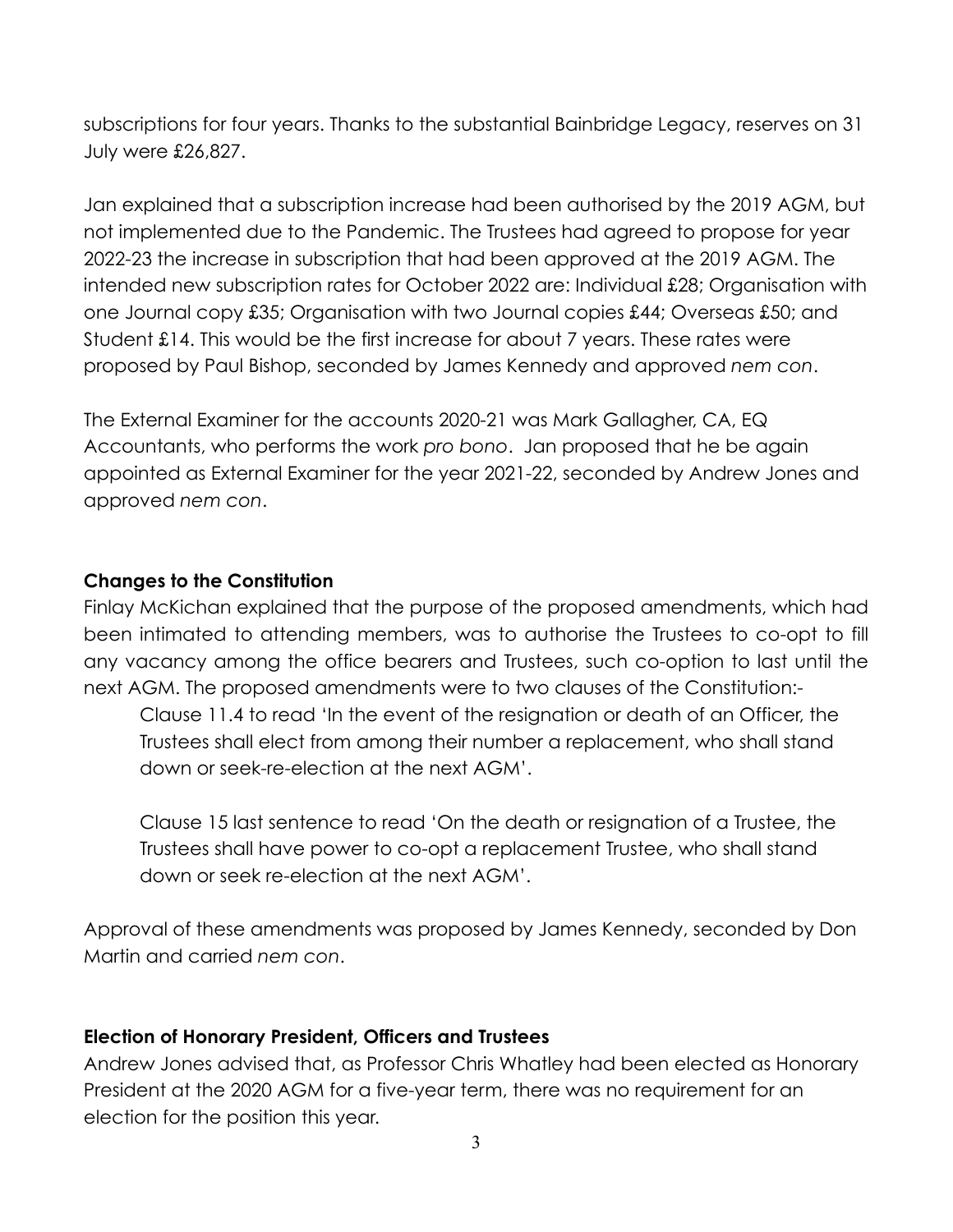Finlay McKichan proposed the election of the following Trustees and Office Bearers who had been already in office or co-opted during the year, seconded by Sandra Purves:-

Paul Bishop (Hon Chair) Jan Bateman (Hon Treasurer) Andrew Jones (Hon Secretary) James Brown (Trustee) Linda Clark (Trustee) Steve Connelly (Trustee) James Kennedy (Trustee) Don Martin (Trustee) Nora Solesbury (Trustee) Nicola Small (Trustee) Jamie Sutherland (Trustee)

Andrew Jones proposed, seconded by Paul Bishop, that Colin Brown, a nomination from the floor, should be elected to fill the final vacancy.

As there were no further nominations, these members were elected *nem con*.

### **Election of Advisory Committee**

Andrew Jones proposed the election of the following to the Advisory Committee, seconded by Paul Bishop:- Elena Koumpouzi, East Dunbartonshire Heritage and History Forum Niall Logan, Milngavie Heritage Centre Murray Cook, Stirling Council Archaeologist Eve Boyle, Historic Environment Scotland David Oswald, LOCSCOT Ian Shearer, Friends of Kinneil Ian Copland, Cupar Heritage Society Sandra Purves, Broughton History Society Ian Duffus, Edinburgh Libraries) Annie Tindley, Affiliated Association to be clarified Patrick Hart, National Library of Scotland

These nominations were carried *nem con*.